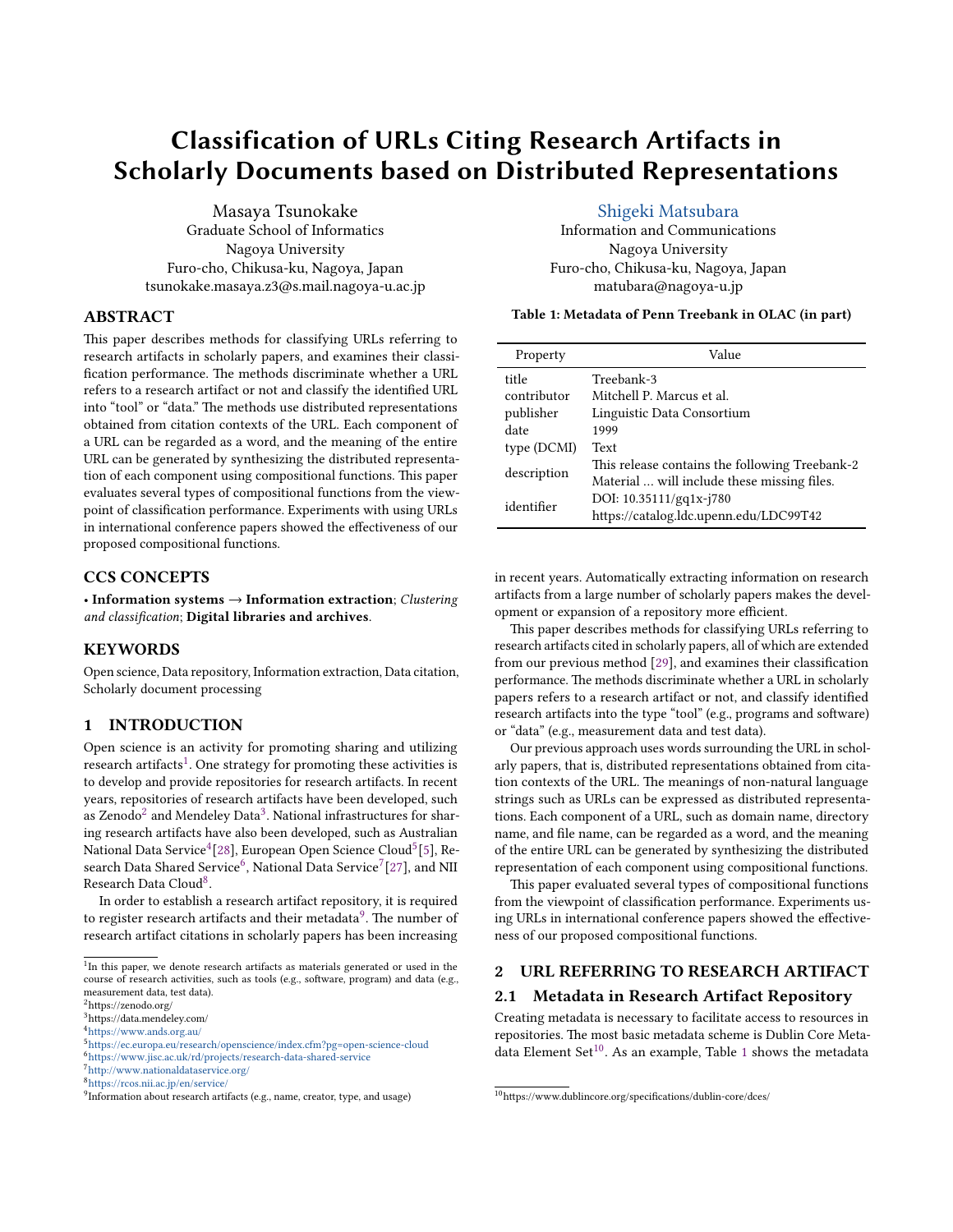<span id="page-1-4"></span>

Figure 1: Design of classification task

of Penn Treebank [\[14\]](#page-5-4) on the Open Language Archives Commu-nity (OLAC)<sup>[11](#page-1-0)</sup> storing information on language resources<sup>[12](#page-1-1)</sup> (e.g., corpora, dictionaries) according to Dublin Core.

If such information can be extracted automatically, the generation of metadata can become easier. Kozawa et al. [\[12\]](#page-5-5) have proposed a method for automatically extracting usage information about language resources from scholarly papers. The method identi-fies language resources using their names registered in SHACHI<sup>[13](#page-1-2)</sup> [\[26\]](#page-5-6) as clues. For this reason, research artifacts whose usage information can be extracted are limited to those in repositories. We aim to extract information about the type of research artifact, including ones not stored in existing repositories.

### 2.2 Research Artifact Citation

Recently, research artifacts, such as datasets and software, have been increasingly cited in scholarly papers. Thus, there is a growing movement to establish formal rules for data and software citations, as FORCE11 has declared "Data Citation Principles" [\[6\]](#page-5-7) and "Software Citation Principles" [\[24\]](#page-5-8). However, it is a long way off before this practice is widely spread among researchers. Howison and Bullard [\[8\]](#page-5-9) have shown that there were many informal citations appearing in biology papers. One strategy for automatic identification of the informal citations is to identify research artifact mentions in the body text [\[13\]](#page-5-10). Some studies address the identification of dataset names [\[10,](#page-5-11) [20,](#page-5-12) [23\]](#page-5-13) while others do that of software names [\[3,](#page-5-14) [4,](#page-5-15) [22\]](#page-5-16). On the other hand, there are many cases in which research artifacts are listed in the reference section [\[11\]](#page-5-17) or are cited by providing the corresponding URL.

Providing URLs in papers is a common form of Web citation. Yang et al. [\[31\]](#page-5-18) have analyzed such citations, and NLPExplorer<sup>[14](#page-1-3)</sup> [\[17\]](#page-5-19), which is a service for searching scholarly papers, provides access to URLs cited by the papers. We also focus on URLs in scholarly papers because many published research artifacts are accessible on the Web. However, not all URLs in scholarly papers refer to research artifacts. Therefore, we aim to identify URLs referring to the research artifacts in scholarly papers.

#### <span id="page-1-9"></span>2.3 Classification of URLs in Scholarly Papers

Fig. [1](#page-1-4) illustrates the design of task in our study. The goal is to identify URLs referring to research artifacts from scholarly papers

<span id="page-1-3"></span><span id="page-1-2"></span>

<span id="page-1-7"></span>

| a URL as a single word                                                         |  |  |  |  |  |  |
|--------------------------------------------------------------------------------|--|--|--|--|--|--|
| The Stanford POS Tagger (http://nlp.stanford.edu/software/tagger.shtml)        |  |  |  |  |  |  |
| s used to distinguish noun and adjective words from each other.                |  |  |  |  |  |  |
| each component of a URL as a single word                                       |  |  |  |  |  |  |
|                                                                                |  |  |  |  |  |  |
| The Stanford POS Tagger (http://nlp. stanford. edu / software / tagger. shtml) |  |  |  |  |  |  |
| s used to distinguish noun and adjective words from each other.                |  |  |  |  |  |  |

### Figure 2: Example of different semantic units for giving meaning to a URL. The sentence is quoted from [\[30\]](#page-5-21).

and categorize them. In this task, URLs in scholarly papers are classified into the following three categories<sup>[15](#page-1-5)</sup>:

- tool: program, software, toolkit, etc.
	- <https://nlp.stanford.edu/projects/glove/>
	- <https://github.com/google-research/bert>
	- <http://www.nltk.org/>
- data: observation data, experimental data, data source, etc. – <http://qwone.com/~jason/20Newsgroups/>
	- <http://babelnet.org>
	- <http://answers.yahoo.com>[16](#page-1-6)
- other: Not research artifacts (e.g., publications, services).
	- <http://is.muni.cz/publication/884893/en>
	- <http://www.apple.com/ios/siri>
	- <https://www.mturk.com>

Our previous method [\[29\]](#page-5-3) uses words surrounding a URL for a classifier. URLs are placed on either footnote, reference section, or body text. Even if a URL is in a footnote or the reference section, the sentences referring to the corresponding footnote or reference generally exist in the body text. For example, a footnote " <sup>6</sup>[http://lemurproject.org/clueweb09/"](http://lemurproject.org/clueweb09/) is referred to by the following sentence in the body text [\[32\]](#page-5-22):

> The ClueWeb09 $^6$  dataset is a collection of 1 billion webpages (5TB compressed in raw HTML) in 10 languages by Carnegie Mellon University in 2009.

By observing this sentence, it turns out that the above URL is provided to refer to a corpus. This paper calls one sentence referring to a URL in the body text as "citation context."

### <span id="page-1-8"></span>3 URL CLASSIFICATION BASED ON DISTRIBUTED REPRESENTATIONS

A comprehensive view of all citation contexts for each URL allows us to classify it properly. Based on this idea, our previous approach [\[29\]](#page-5-3) obtains a distributed representation of a URL from its citation contexts and uses it for classification. According to the distributional hypothesis [\[7\]](#page-5-23), even for non-natural language strings such as URLs, their meaning could be obtained from words co-occurring in their surroundings. The following two approaches with different semantic units can be considered:

- regarding an entire string of a URL as a word
- regarding each component of a URL as a word, and obtaining the meaning of the URL from that of each component

<span id="page-1-0"></span> $\rm ^{11}$  <http://www.language-archives.org/>

<span id="page-1-1"></span> $12$ In the field of natural language processing, the accumulation and use of the metadata of language resources have long been encouraged because the need for their repositories have been recognized [\[9\]](#page-5-20).<br><sup>13</sup><http://shachi.org/>

<sup>14</sup><http://nlpexplorer.org>

<span id="page-1-6"></span><span id="page-1-5"></span> $^{15}\mathrm{Enumerated}$  URLs in each category are examples of URLs belonging to the category. <sup>16</sup>This URL refers to a Web page for a Q&A service. However, the scholarly papers tend to refer to the URL for pointing to a data source of question answering datasets. Therefore, in scholarly papers, the type can be considered to the "data."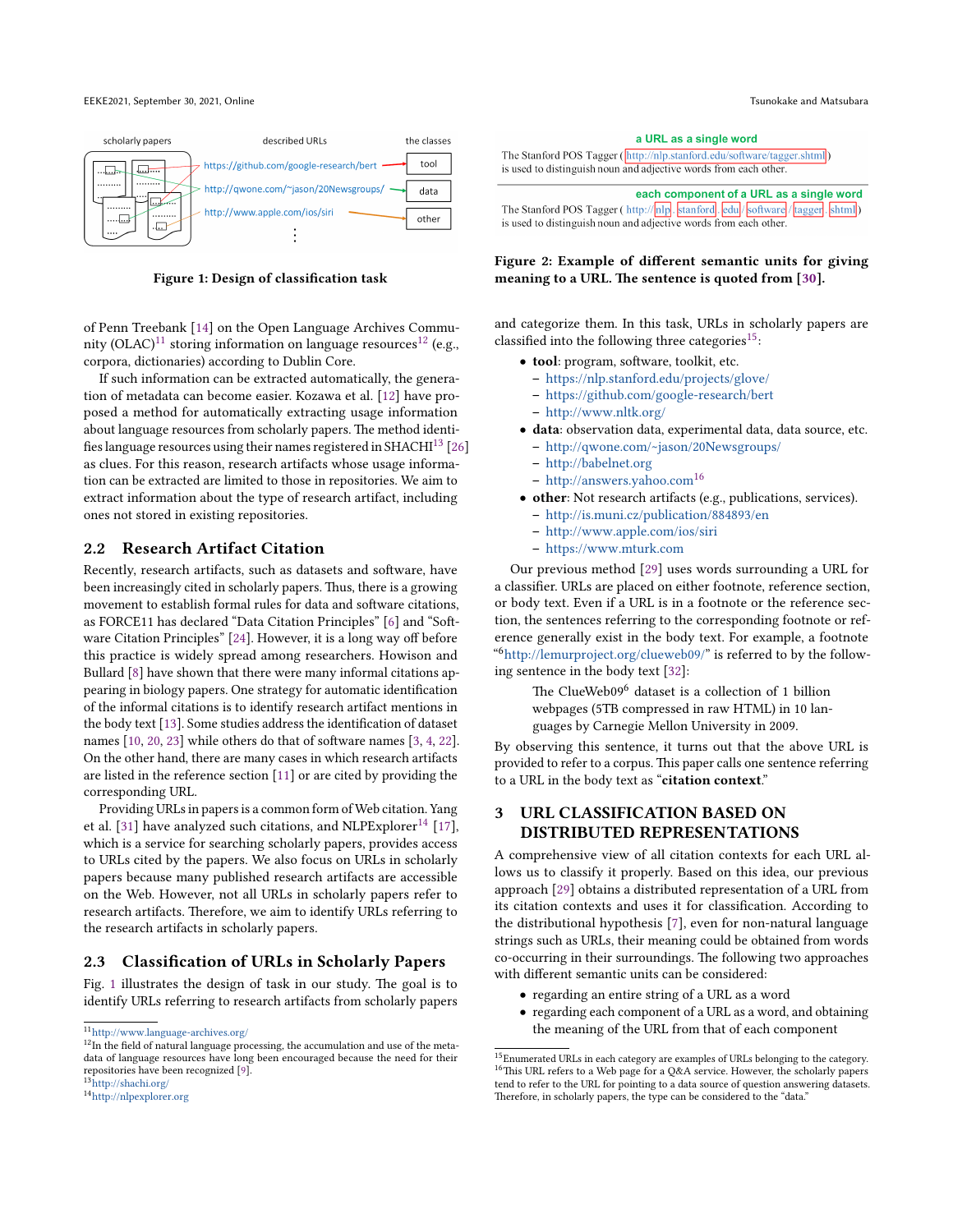Classification of URLs Citing Research Artifacts in Scholarly Documents EEKE2021, September 30, 2021, Online

Fig. [2](#page-1-7) shows an example for two different semantic units. The acquisition unit of a distributed representation also varies depending on the employed approach.

Nanba [\[16\]](#page-5-24) obtained distributed representations of URLs based on the former approach. He proposed a method named "W2V-URL" of giving keywords to URLs by word2vec [\[15\]](#page-5-25). In W2V-URL, words whose distributed representation is highly similar to that of a URL are assigned to the URL as the keywords. We employed the URL classification based on distributed representations of URLs as baseline method [\[29\]](#page-5-3). The procedure of the baseline is as follows:

- (1) Assign a unique ID to each URL in scholarly papers and convert each URL to a tag with the corresponding  $ID^{17}$  $ID^{17}$  $ID^{17}$
- (2) Obtain a distributed representation for each tag
- (3) Classify URLs using distributed representations

On the other hand, we proposed the URL classification method based on the latter approach [\[29\]](#page-5-3). Thus, the method regards each component of a URL as a word and obtains its distributed representation. In some cases, the type of the target referred to by a URL can be inferred from the domain or directory name constituting the URL. For example, it can be inferred from the expressions of directory names "tools" and "TreeTagger" that a URL ["http://www.cis.uni](http://www.cis.uni-muenchen.de/~schmid/tools/TreeTagger/)[muenchen.de/~schmid/tools/TreeTagger/"](http://www.cis.uni-muenchen.de/~schmid/tools/TreeTagger/) points to a tagging tool. Distributed representations of these components obtained from citation contexts may be able to capture the meaning of substrings. This paper calls a component of URL as a URL element (e.g., host name, domain name, directory name, file name, and extension).

In our previously proposed method, URLs in scholarly papers are classified according to the following procedure<sup>[18](#page-2-1)</sup>:

- (1) Decompose each URL in scholarly papers into URL elements
- (2) Assign a unique ID to each URL element and convert each URL element into a tag with the corresponding ID
- (3) Obtain a distributed representation for each tag
- (4) Classify each URL using the vector computed by adding distributed representation of each URL element in the URL

### <span id="page-2-4"></span>4 COMPOSITION OF DISTRIBUTED REPRESENTATIONS OF URL ELEMENTS

Our previous method classifies URLs with vectors which are computed by adding distributed representation of each URL element [\[29\]](#page-5-3). In this paper, some types of compositional functions for distributed representations of URL elements are evaluated.

Our previous method tends to misclassify URLs whose gold label are "tool" into the "data" class and vice versa. In addition, misclassified URLs tend to be short (i.e., URLs with a small number of directories). For example, the URL "https://twitter.com/," which has the "data" label, was misclassified into the "tool" class. It is considered that this disadvantage is caused by URL elements with extremely high frequency, such as host and domain names. For example, URL element "com" is a generic top-level domain appearing in many URLs. The bias of citation contexts in scholarly papers

<span id="page-2-3"></span>

Figure 3: Architecture of our model using GRU

might lead to characterizing the distributed representation of "com" as "tool" even though it is not critical evidence in the URL classification. The classification of short URLs especially is affected by URL elements whose frequency is extremely high.

This paper revises the step (4) in the above procedure of the previous classification method as follows:

(4)' Classify a URL using the vector combined by  $f(v_1, \ldots, v_n)$ , where  $f(\cdot)$  is a compositional function, and  $v_i$  is the vector of the *ith* URL element in the URL

We evaluate fundamental manipulations as compositional functions, such as averaging, summation, and max-pooling  $^{19}.$  $^{19}.$  $^{19}.$  In addition, we also evaluate several functions to improve our previous method.

URL elements with extremely high frequency, such as host and domain names, are considered to be less useful for classification. To weaken the influence of frequent URL elements, we extend the fundamental manipulations by weighting with the entropy of URL elements. The entropy is computed on the basis of frequency of each URL element in scholarly papers. The entropy of each URL element was computed by

$$
-\log_2 \frac{Count(w)}{\sum_{w'} Count(w')} \tag{1}
$$

where  $w$  is the target URL element,  $w'$  is an arbitrary URL element in the set of all URL elements, and  $Count(\cdot)$  is a function counting its argument in the scholarly papers. In addition, the top-level domains can be considered not to contribute much to the classification of the targets referred to by URLs. Therefore, we also employed manipulations except for distributed representations of top-level domain names simply.

This task can be regarded as a sequence classification task. Using a model based on recurrent neural networks (RNN) as the compositional function may realize to get better weights for synthesizing URL elements and incorporate order information into input features. Therefore, we also verify a classification method employing the gated recurrent unit (GRU) [\[2\]](#page-5-26) as a gated RNN. Fig. [3](#page-2-3) shows the architecture of the verified model.

### 5 EXPERIMENT

<span id="page-2-0"></span> $^{17}\rm{For}$  example, every ["http://nlp.stanford.edu/software/tagger.shtml"](http://nlp.stanford.edu/software/tagger.shtml) is converted to

<span id="page-2-1"></span>the tag "[URL2495]."<br><sup>18</sup>For example, a URL ["http://nlp.stanford.edu/software/tagger.shtml"](http://nlp.stanford.edu/software/tagger.shtml) is converted to a sequence of the URL elements: "nlp," "stanford," "edu," "software," "tagger," "shtml." In addition, each of them is converted to tags "[PARTS7070]," "[PARTS9479]," "[PARTS3891]," "[PARTS9344]," "[PARTS9680]," "[PARTS9182]," respectively.

<span id="page-2-2"></span><sup>&</sup>lt;sup>19</sup>Taking the maximum value along each dimension.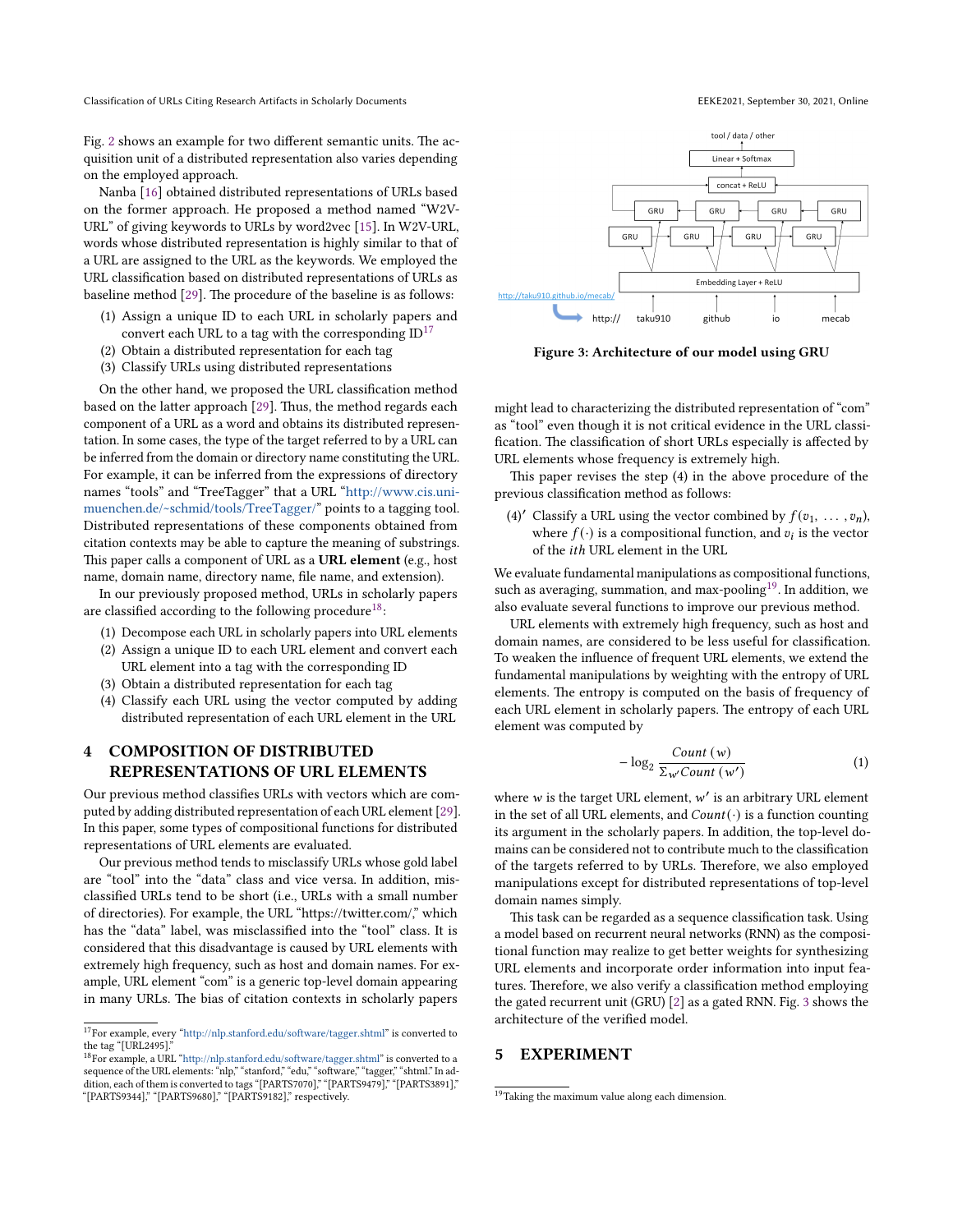<span id="page-3-7"></span>

| Compositional function | epochs | Parameters of word2vec<br>window<br>dimension |     | Classification model                 | Standardization |  |
|------------------------|--------|-----------------------------------------------|-----|--------------------------------------|-----------------|--|
| None (baseline method) | 20     | 10                                            | 300 | logistic regression with one-vs-rest | False           |  |
| averaging              | 10     |                                               | 800 | logistic regression with one-vs-one  | True            |  |
| summation              | 20     | 10                                            | 700 | logistic regression with one-vs-rest | True            |  |
| max-pooling            | 20     | 5                                             | 400 | logistic regression with one-vs-one  | True            |  |

Table 2: Hyperparameters of the adopted distributed representation and classification model

<span id="page-3-3"></span>Table 3: List of frequent URL elements in scholarly papers

| Rank | URL element | Freq. | Rank | URL element | Freq. |
|------|-------------|-------|------|-------------|-------|
| 1    | org         | 4983  | 11   | pdf         | 3545  |
| 2    | com         | 3545  | 12   | arxiy       | 3505  |
| 3    | www         | 3505  | 13   | nlp         | 1964  |
| 4    | github      | 1964  | 14   | google      | 1712  |
| 5    | aclweb      | 1712  | 15   | abs         | 1704  |
| 6    | anthology   | 1704  | 16   | ac          | 1491  |
| 7    | edu         | 1491  | 17   | net         | 920   |
| 8    | doi         | 920   | 18   | v1          | 757   |
| 9    | html        | 757   | 19   | p           | 318   |
| 10   | <b>CS</b>   | 625   | 20   | stanford    | 309   |

#### 5.1 Experimental Data

Experimental data were the same as our previous study [\[29\]](#page-5-3). The data were generated from scholarly papers in the proceedings of ACL 2010–2019, which are the international conferences in the field of natural language processing. Concretely, we collected PDF files from ACL Anthology [\[25\]](#page-5-27) and converted them into texts in preserving their structural information<sup>[20](#page-3-0)</sup> by PDFNLT-1.0<sup>[21](#page-3-1)</sup> [\[1\]](#page-5-28). The number of papers was 3,837. There were 12,568 URL occurrences<sup>[22](#page-3-2)</sup> and the number of distinct URLs was 9,480. The average number of URL elements in the URLs was 4.72, and the number of distinct URL elements is 11,724. Table [3](#page-3-3) shows the frequent URL elements.

Many URLs are provided in footnotes or references<sup>[23](#page-3-4)</sup>. To capture citation contexts, these URLs were mechanically inserted into the body texts according to where the corresponding footnote or reference is referred to. After that, URLs or URL elements were converted to tags according to the procedure described in Section [3.](#page-1-8) For example, in the baseline method of our previous study [\[29\]](#page-5-3), the citation context illustrated in Section [2.3](#page-1-9) is transformed as follows:

The ClueWeb09 [URL2164] dataset is a collection of 1 billion webpages (5TB compressed in raw HTML) in 10 languages by Carnegie Mellon University in 2009.

These processed texts of papers were used for obtaining the distributed representations.

To evaluate performances for URL classification, we labeled URLs appearing frequently in the scholarly papers with "tool," "data," or "other." The created dataset contains 500 annotated URLs. The URLs

<span id="page-3-9"></span>Table 4: Experimental result of basic compositional functions

| Compositional<br>function | Accuracy | Macro-averaging evaluation<br>precision | recall | F1-score |
|---------------------------|----------|-----------------------------------------|--------|----------|
| None<br>(baseline)        | 0.785    | 0.781                                   | 0.777  | 0.779    |
| averaging                 | 0.798    | 0.811                                   | 0.805  | 0.808    |
| summation                 | 0.800    | 0.807                                   | 0.809  | 0.808    |
| max-pooling               | 0.750    | 0.749                                   | 0.759  | 0.754    |

described in Section [2.3](#page-1-9) are examples extracted from this annotated dataset. The labeling ratios of "tool," "data," and "other" in 500 URLs are 39.8%, 33.6%, and 26.6%, respectively. Of them, 100 URLs are used as a development set.

### <span id="page-3-11"></span>5.2 Experiment for Basic Functions

We used word2vec [\[15\]](#page-5-25) to obtain distributed representations and Gensim<sup>[24](#page-3-5)</sup> [\[21\]](#page-5-29) for its implementation. Sentence segmentation and word tokenization were also performed by using gensim.

As the baseline, we also evaluate the classification method regarding a URL as a single word (described in Section [3\)](#page-1-8). Since the baseline method does not decompose URLs into URL elements, the compositional function does not exist.

For each method, the best parameters of word2ve $c^{25}$  $c^{25}$  $c^{25}$  were selected on the basis of the performance in the development set. Similarly, we also chose a classification model from logistic regression, linear SVM, and nonlinear SVM with RBF kernel, a multi-class classification approach from one-vs-one and one-vs-rest, and whether to standardize input features. Table [2](#page-3-7) presents the selected parameters. We used scikit-learn<sup>[26](#page-3-8)</sup>[\[19\]](#page-5-30) for the implementation of classifiers.

The 10-fold cross-validation was performed on the 400 URLs, excluding the development set. The development set was added to the training data for each cross-validation split. For evaluation, we computed the accuracy on the 400 URLs. We also measured precision, recall, and F1-score for each split by macro-averaging. Table [4](#page-3-9) shows the results<sup>[27](#page-3-10)</sup>. The results of the averaging and summation are the best and competitive with each other.

F1-score for each label in the baseline, averaging, and summation is shown in Table [5.](#page-4-0) Compared to the baseline, both compositional

<span id="page-3-0"></span> $\rm ^{20}Components$  of a scholarly paper such as title, authors, body text, figures, tables, captions, footnotes, and reference list. <sup>21</sup><https://github.com/KMCS-NII/PDFNLT-1.0>

<span id="page-3-1"></span>

<span id="page-3-2"></span> $^{22}$  Strings beginning with either "http://" "https://" or "ftp://" were identified as URLs.

<span id="page-3-4"></span><sup>&</sup>lt;sup>23</sup>The rates of URLs in footnotes and references are 0.767 and 0.127, respectively.

<span id="page-3-5"></span><sup>24</sup><https://radimrehurek.com/gensim/>

<span id="page-3-6"></span> $^{25}$ The epoch was 10 or 20, and the window size was 5 or 10. Dimension sizes range from 100 to 1000 in increments of 100. The other hyperparameters were the default values, except that the pruning threshold for low-frequency words was set to 3.<br><sup>26</sup><https://scikit-learn.org/stable/>

<span id="page-3-10"></span><span id="page-3-8"></span><sup>&</sup>lt;sup>27</sup>Precision, Recall, and F1-score are the averages over 10 splits.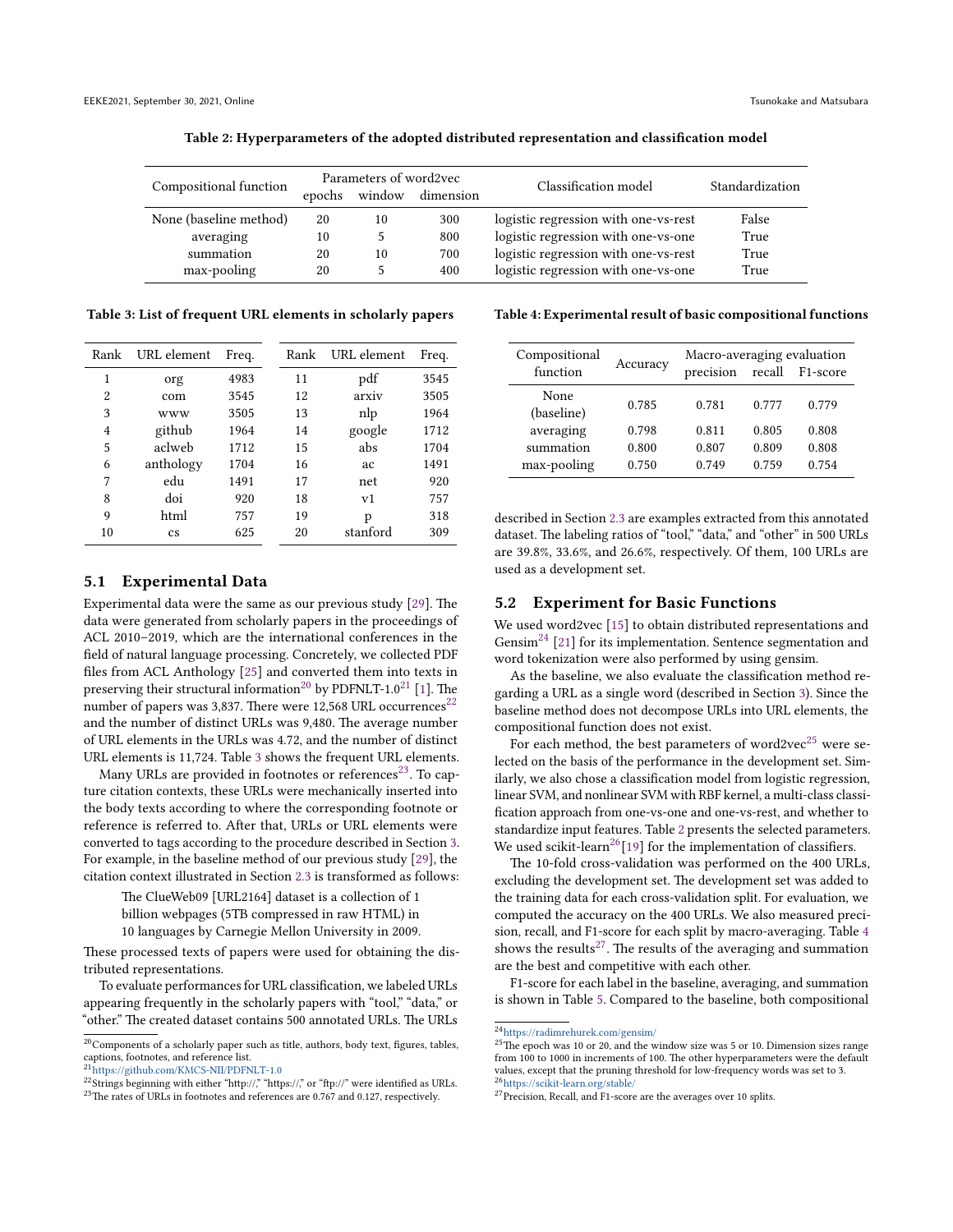<span id="page-4-0"></span>

|                 | Composition function    |                | F <sub>1</sub> -score |       |       |       |
|-----------------|-------------------------|----------------|-----------------------|-------|-------|-------|
| Type            |                         | Accuracy       | macro average         | tool  | data  | other |
| baseline        | None                    | 0.785(314/400) | 0.779                 | 0.830 | 0.801 | 0.663 |
| averaging-based | averaging               | 0.796(319/400) | 0.808                 | 0.789 | 0.744 | 0.859 |
|                 | weighted by entropy     | 0.790(316/400) | 0.796                 | 0.806 | 0.728 | 0.821 |
|                 | except top-level domain | 0.788(315/400) | 0.799                 | 0.793 | 0.729 | 0.842 |
| summation-based | summation               | 0.800(320/400) | 0.808                 | 0.809 | 0.725 | 0.857 |
|                 | weighted by entropy     | 0.798(319/400) | 0.805                 | 0.810 | 0.732 | 0.842 |
|                 | except top-level domain | 0.813(325/400) | 0.816                 | 0.821 | 0.745 | 0.864 |
| RNN-based       | GRU                     | 0.823(329/400) | 0.820                 | 0.835 | 0.746 | 0.865 |
|                 |                         |                |                       |       |       |       |

Table 5: Results of extended compositional functions and GRU

<span id="page-4-1"></span>

Figure 4: A heatmap of error rates for each depth of URLs

functions have the disadvantage of identifying the "tool" and "data" class. This result is the same as our previous study and it may be improved by less considering URL elements with a negative effect.

#### 5.3 Experiment for Extended Functions

According to the results in Section [5.2,](#page-3-11) we used the averaging and summation as a basic compositional function and modified it. Therefore, the averaging and summation were extended to a weighted averaging and weighted summation by the entropy of URL elements, respectively. The entropy was computed based on frequency of each URL element in the experimental data. In addition, we also employed averaging and summation except for distributed representations of top-level domain names simply. For each function, the parameters are selected in the same way described in Section [5.2.](#page-3-11) Other experimental settings are also the same.

Table [5](#page-4-0) shows the results. A part of extended compositional functions improved the discrimination performance of "tool" and "data" classes, which was a disadvantage of the proposed method. However, accuracy and macro-averaging F1-score of extended compositional functions are lower than that of basic compositional functions, excluding summation except top-level domain.

Fig. [4](#page-4-1) shows error rates of each compositional function based on the summation for each depth of URLs. In Fig. [4,](#page-4-1) the higher the error rate was, the more intense the color was. As described in Section [4,](#page-2-4) summation tends to misclassify short URLs. Although the weighted summation had worse results, the performance of the summation except top-level domain was improved. This result indicates that there are frequent URL elements with useful information for the URL classification and simply excluding the top-level domains is effective for the summation. As a case study, the URL ["http://www.](http://www.imsdb.com/) [imsdb.com/"](http://www.imsdb.com/) misclassified into the "tool" class by the summation is

correctly classified into the "data" class by excluding the distributed representation of "com" from the summation.

### 5.4 Experiment for RNN-based Function

As with the above Sections, we evaluate the classification method using GRU [\[2\]](#page-5-26) as a compositional function. The model was imple-mented in PyTorch<sup>[28](#page-4-2)</sup> [\[18\]](#page-5-31). In the training step, we used Adam as an optimizer and cross entropy loss. In addition, dropout was applied on inputs for GRU. The weights of the embedding layer were fixed by the pre-trained distributed representations of the URL elements described in Section [5.2.](#page-3-11) The best parameters were selected based on the classification performance on the development  $set^{29}$  $set^{29}$  $set^{29}$ .

After setting parameters, the method employing GRU was evaluated by 10-fold cross-validation with the same setting as in Section [5.2.](#page-3-11) The experimental results are shown in Table [5.](#page-4-0) GRU outperformed other compositional functions in the accuracy and macroaveraging F1-score as well as F1-score for "tool" and "data" class which basic compositional functions had difficulty identifying. Fig. [4](#page-4-1) shows the error rates of GRU for each depth of URLs. GRU also improved the classification performance of short URLs compared to the basic compositional function.

#### 6 CONCLUSION

This paper described methods for classifying URLs referring to research artifacts in scholarly papers and examined their classification performance. The methods use distributed representations obtained from citation contexts of the URL. Our approach regards each component of URLs as a word, and input features for a classifier are generated by synthesizing the distributed representation of each component using compositional functions. Experimental results showed the effectiveness of our compositional functions.

#### ACKNOWLEDGMENTS

This research was partially supported by the Grant-in-Aid for Scientific Research (B) (No. 21H03773) of JSPS.

## <span id="page-4-2"></span><sup>28</sup><https://pytorch.org/>

<span id="page-4-3"></span><sup>&</sup>lt;sup>29</sup>We trained the model employing each combination of parameters for 300 epochs and selected the best epoch. The selected dimension size of hidden state in GRU was 50 from 25, 50, 100, and 200; the selected batch size was 32 from 4, 8, 16, 32, and 64; the selected learning rate was 1.0e-3 from 1.0e-3, 1.0e-4, and 1.0e-5; the selected dropout rate was 0.2 from 0.0, 0.2, 0.4, 0.6, and 0.8; the selected epoch was 98. The epoch, window size, and dimension size of selected distributed representations of URL elements were 20, 5, and 600, respectively.